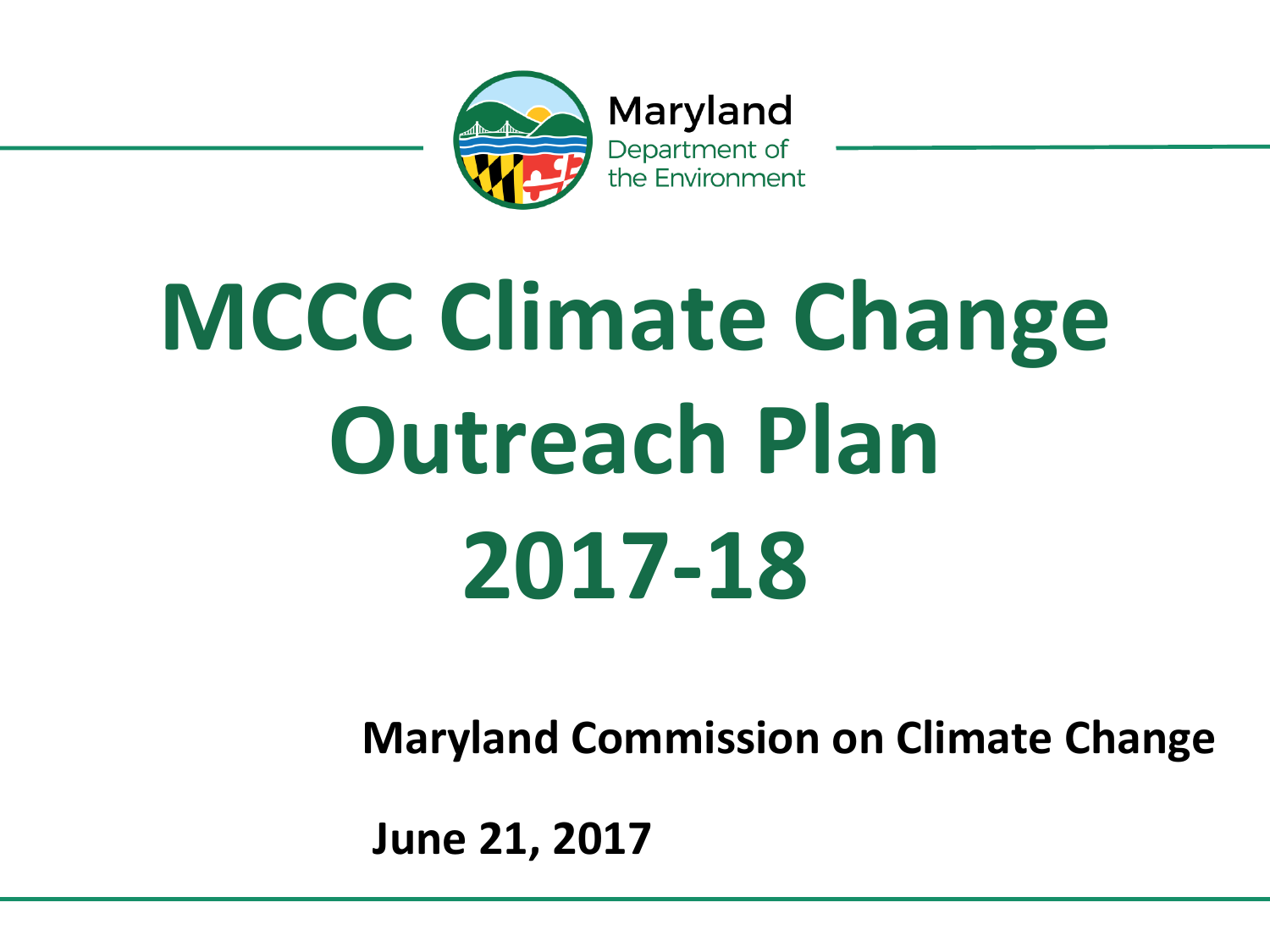

## Plan Overview

- ECO finalized May 1, 2017 developed by a small group as part of ECO's 2017 workplan development - ECO and EJ Commission Chairs, MDE, DHMH, DNR, Washington College Center for Environment & Society
- Living document builds on existing outreach efforts at MDE, DHMH, DNR and other State agencies.
- Key components
	- $-$  Build a large group of climate change communicators from the private sector, advocacy groups, non-profits, universities and the general public
	- $-$  Build a toolkit of climate and health outreach materials and make available on MCCC website for communicators to use
	- $-$  Build a list of community organizations, leaders and issues of concern to document outreach activities and to identify future community engagement opportunities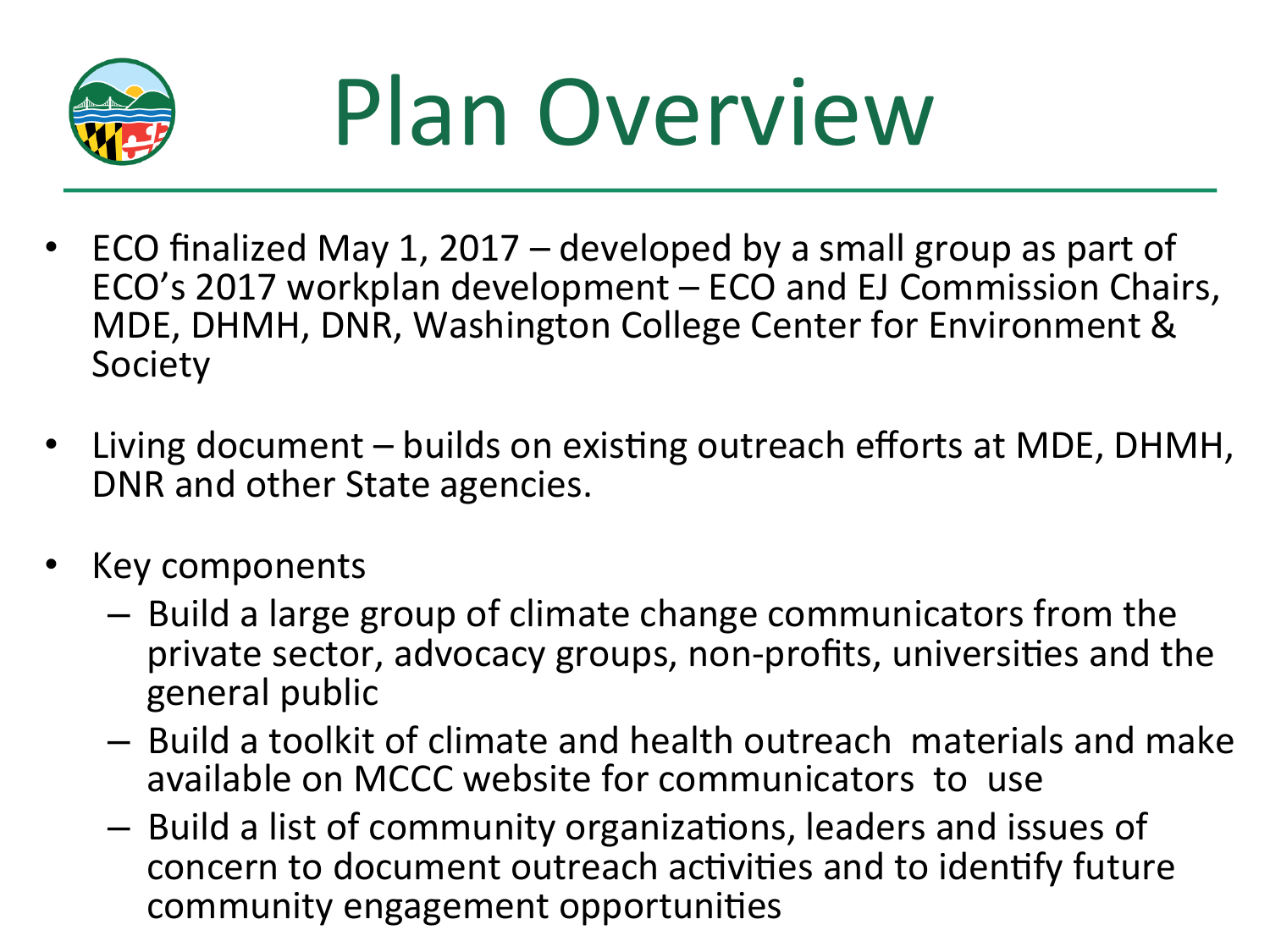

## Outreach Plan Schematic

## **Figure 1 - Schematic of MCCC Outreach Activities 2017 and 2018**

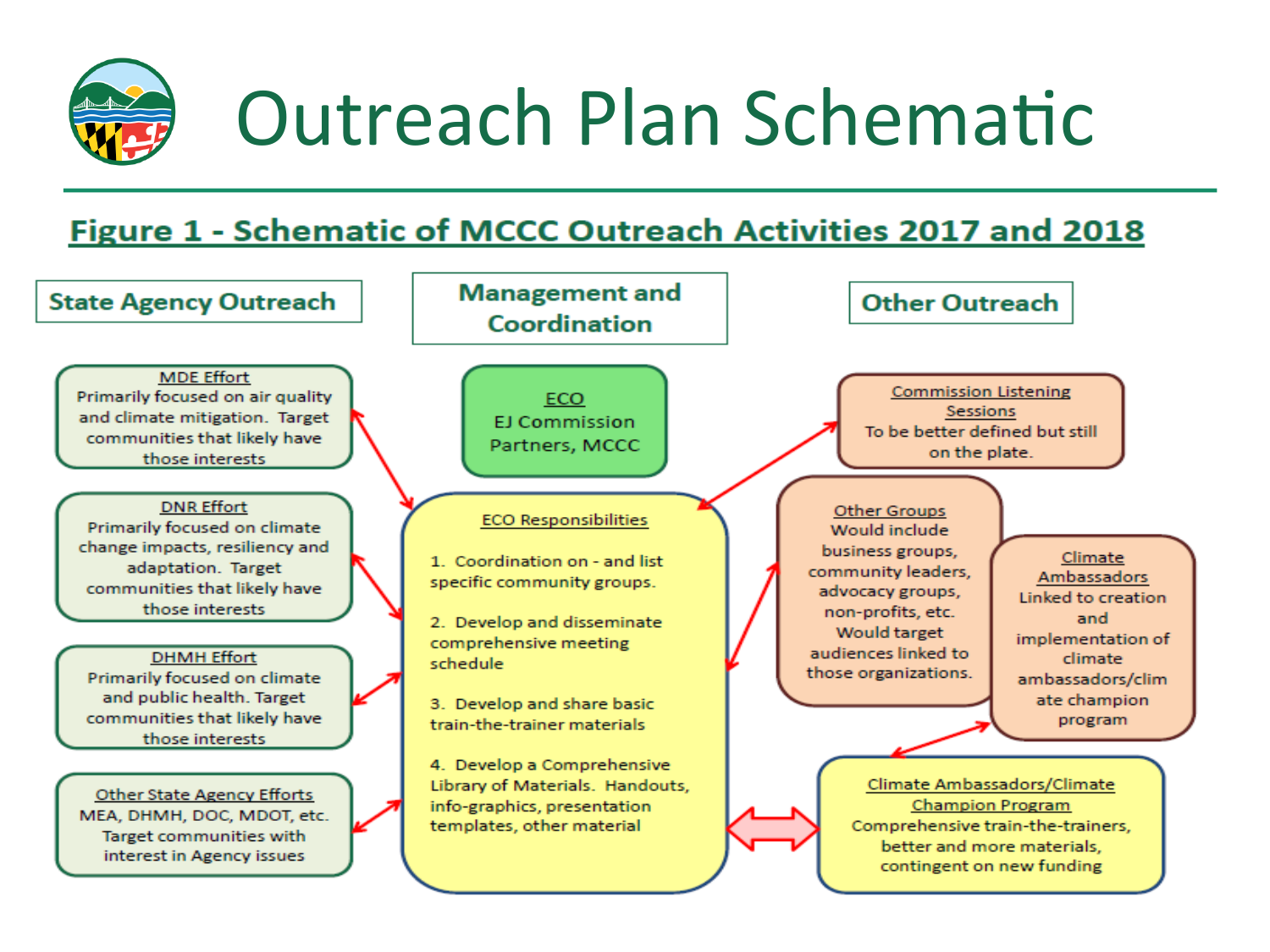

- The Plan acknowledges that no two outreach events will ever be exactly the same.
- Different audiences require different approaches with a focus on different topics – mitigation, adaptation/resiliency, health, science, etc.
- The Plan envisions the creation of a large library or "toolkit" of materials that can be packaged or customized to meet the specific goals of an outreach event.
- Some toolkit materials will use the MCCC design template developed by Hatcher and MDE Office of Communications e.g. MD State Agency Assistance Programs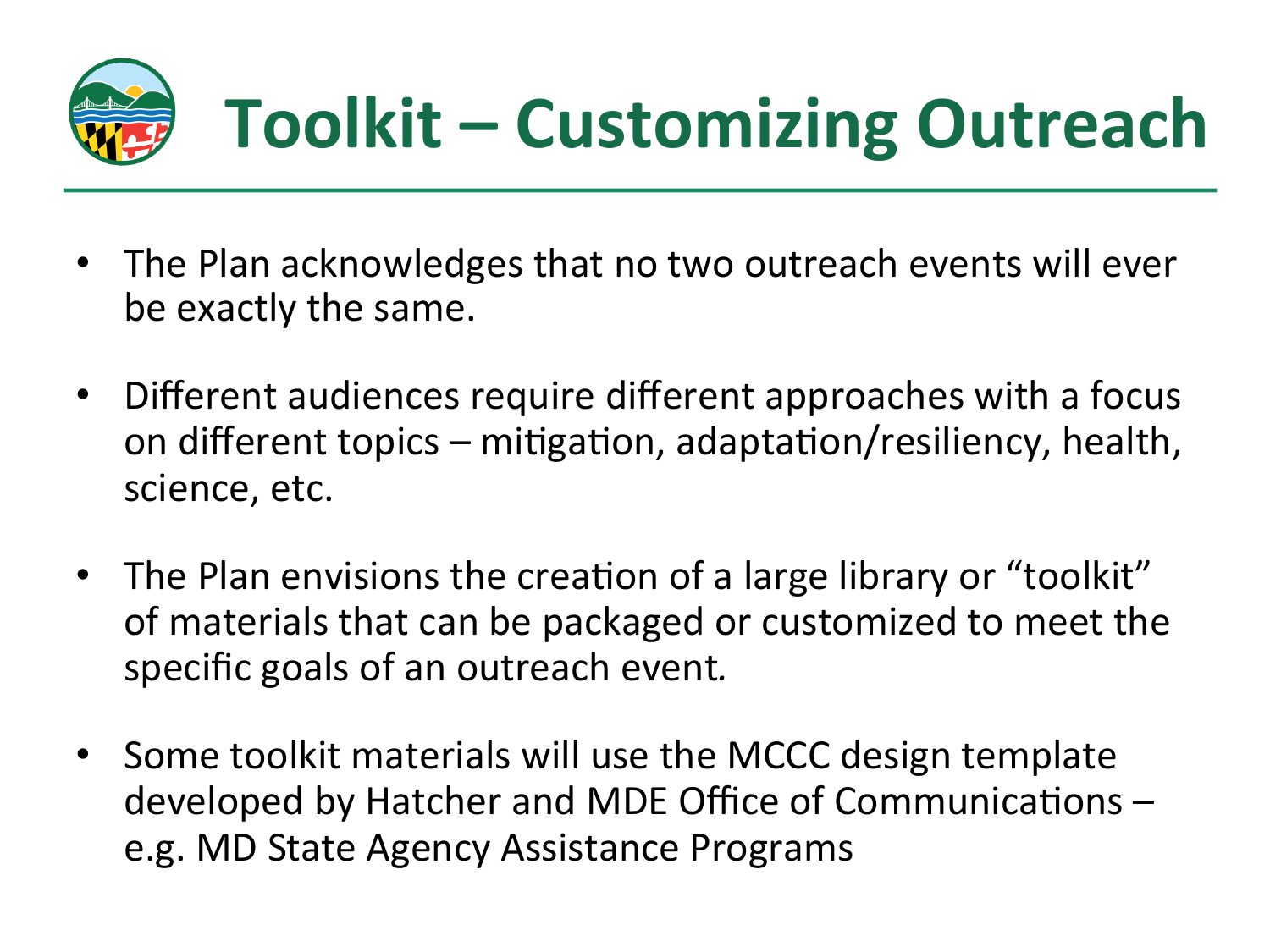

- Climate Communicators  $List MCCC$  online, living resource for communities to find knowledgeable individuals  $-$  "trusted messengers"  $-$  to engage on issues of concern to them
- ECO formed small group to build the list -- organized by topics and by public and private sectors, NGOs and universities
- Speakers but also "information sharers" who can connect groups to relevant information in the MCCC's outreach toolkit.
- Train-the-trainer model for climate communicators
	- $-$  Level of training will depend upon additional funding and resources
- EcoLogix supporting MDE in building Climate Ambassadors and Climate Champions communicators programs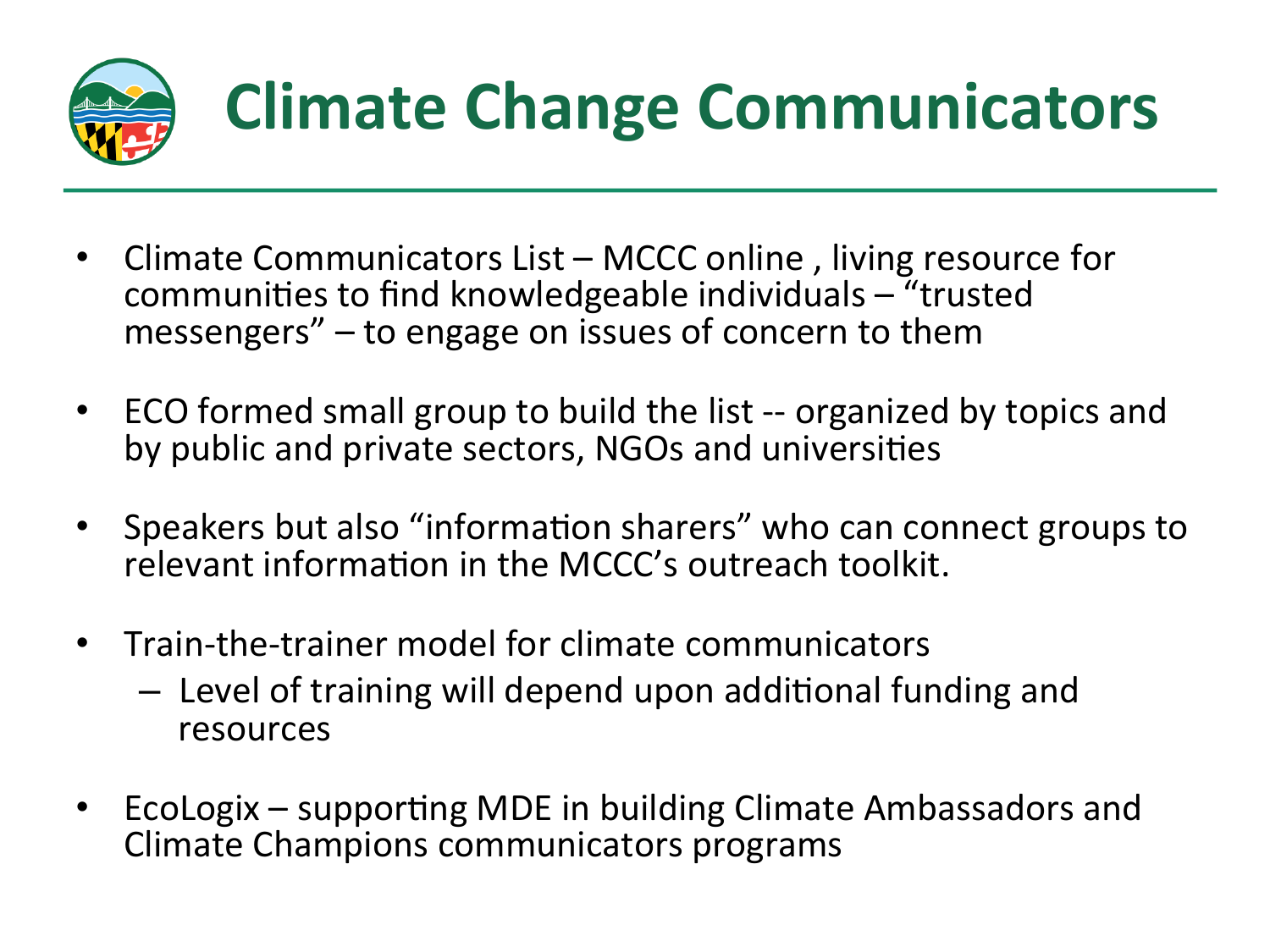

- Organized by counties and City of Baltimore
- Community organizations and leaders
- Issues of concern/interest identified by communities
- Past engagement with MCCC or State agencies
- Future opportunities for engagement
- ECO working with EJ Commission and CEHPAC to identify vulnerable/frontline communities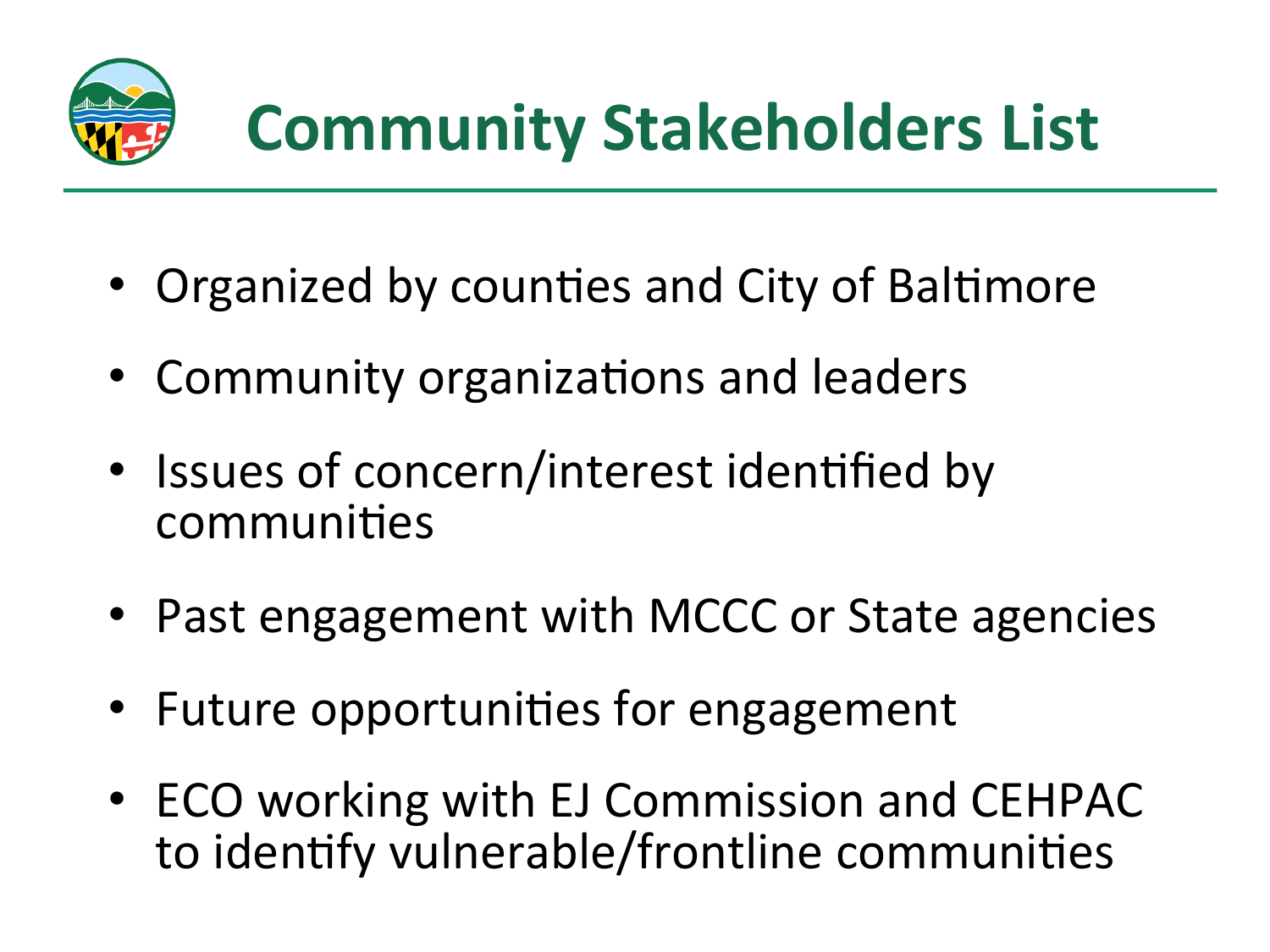

- **MDE** -- focus on air quality and climate mitigation. Recent community meetings in Greater Pasadena, North Point, Turner Station, and continuing engagement with Bon Secours Community Works in West Baltimore
- **DHMH** focus on climate and public health and community resiliency. Kickoff stakeholder forum in December 2016 with UMD. Eastern Shore hazard mitigation plans, Suitland Park food access, AA County health fairs, Ag Extension climate and health education
- **DNR** focus on flooding, salt water intrusion and other impacts of sea level rise, community resiliency and adaptation, shore hazards assessments. DNR works with local planners, emergency response officials and residents in communities vulnerable to flooding and storm surges.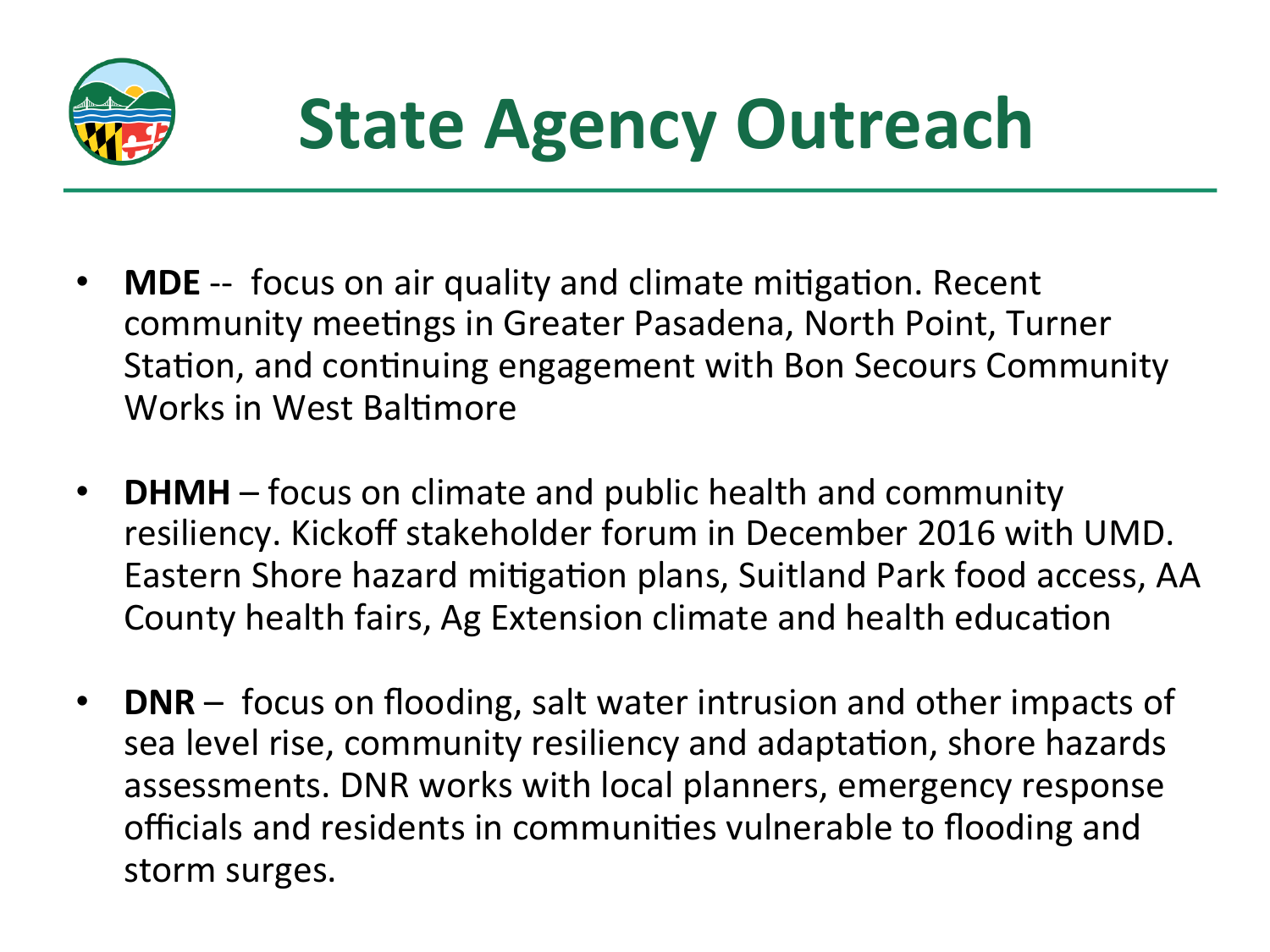

- **MEA** Conducts outreach on its grants, rebates, loans and other incentives to promote energy efficiency, solar and wind, EVs and charging equipment.
- **DHCD** Conducts outreach on its programs that provide homeowners with resources to improve energy efficiency, including insulation, hot water system improvements, furnace repair / replacement, renewable energy systems, and other health and safety enhancements. DHCD also provides energy efficiency assistance programs specifically for affordable, multifamily rental properties